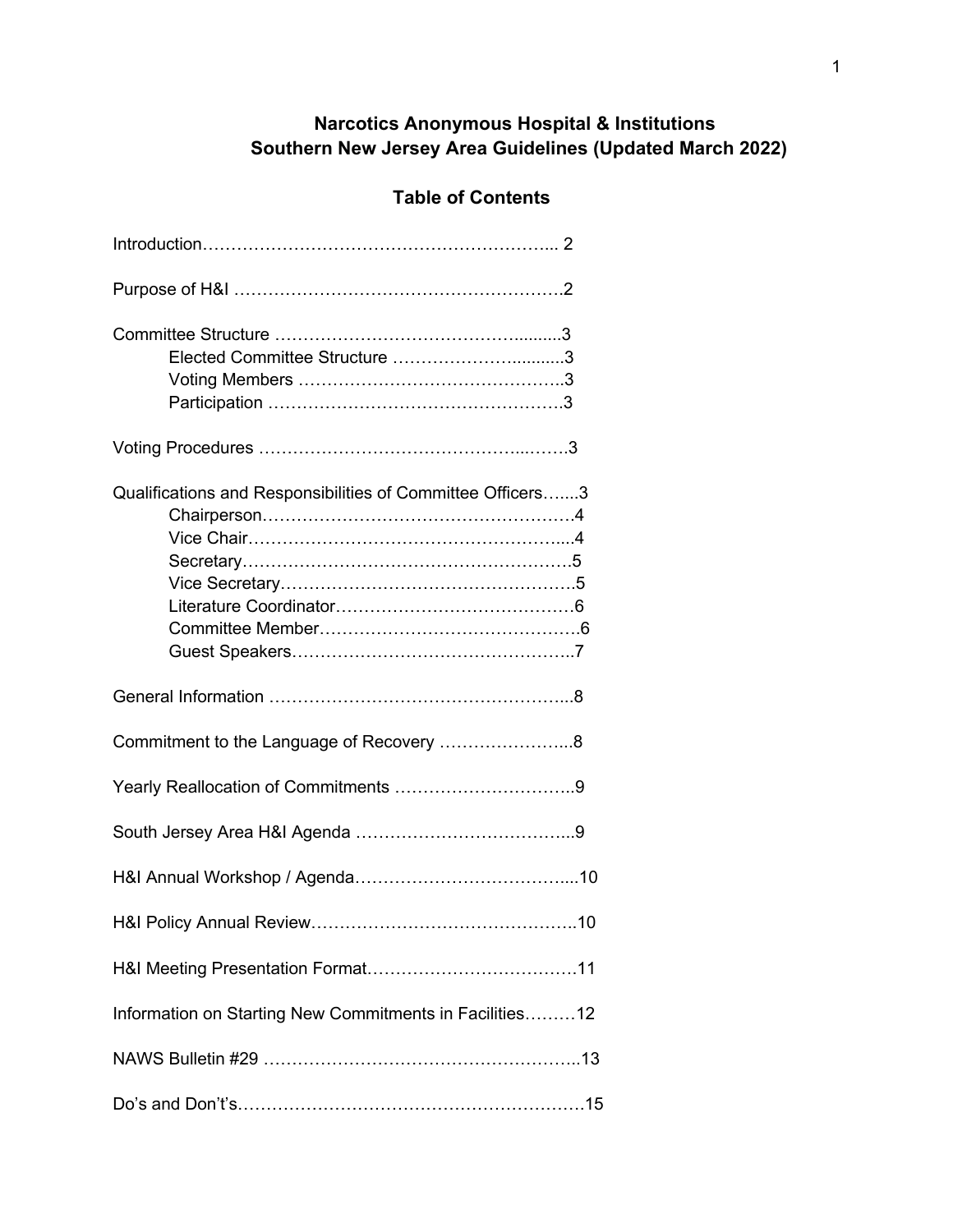#### **Introduction**

The South Jersey Area H&I Subcommittee is responsible to carry the NA message of recovery into hospitals and institutions where an open meeting is not possible, due to their rules and regulations that conflict with our traditions. This committee may use other methods, such as distribution of literature and meeting lists to make the message of recovery available.

The area H&I subcommittee plays a central role in the overall H&I service effort. It initiates, coordinates and conducts all local NA hospitals and institutions meetings and activities within the area. This subcommittee is the hub of H&I planning and organization.

The area H&I committee is a subcommittee of the area service committee (ASC). It meets regularly on the third Sunday of each month at 6:00pm at St. Charles Borromeo, 176 Stagecoach Road, Turnersville, NJ 08021. (\*Except for holidays that fall on that specific Sunday, such as Fathers Day and Easter, the meeting will be held on the fourth Sunday of the month) It's chair reports to and is accountable in all matters to the ASC. The subcommittee is composed of an H&I Chairperson, H&I Vice Chairperson, H&I Secretary, H&I Vice Secretary, Literature Coordinator and other elected officers, as well as any other members of the fellowship who wish to be involved.

### **Purpose**

The Purpose of an H&I subcommittee is to carry the NA message of recovery to addicts who do not have full access to regular Narcotics Anonymous meetings. H&I panels, except for those in longer-term facilities, are intended to simply introduce those attending to some of the basics of the NA Program.

- 1. Provides a monthly forum to pool experiences.
- 2. To effectively carry the NA message to the inmates, patients and residents, we must be aware of the regulations of the institutions in which we are serving.
- 3. Prepares H&I policies and guidelines for the H&I subcommittee and the SJASC's approval.
- 4. Serves as a communications link between local H&I meetings/ presentations and H&I subcommittees at the regional and world levels.
- 5. Selects the members who are to conduct the H&I meetings.
- 6. Serves as a distribution point for literature for the meetings and reports these transactions to the ASC.
- 7. H&I makes all initial contact with facilities.
- 8. Conducts learning days, workshops, and orientations on relevant topics.
- 9. Is responsible for all H&I oriented services within the area.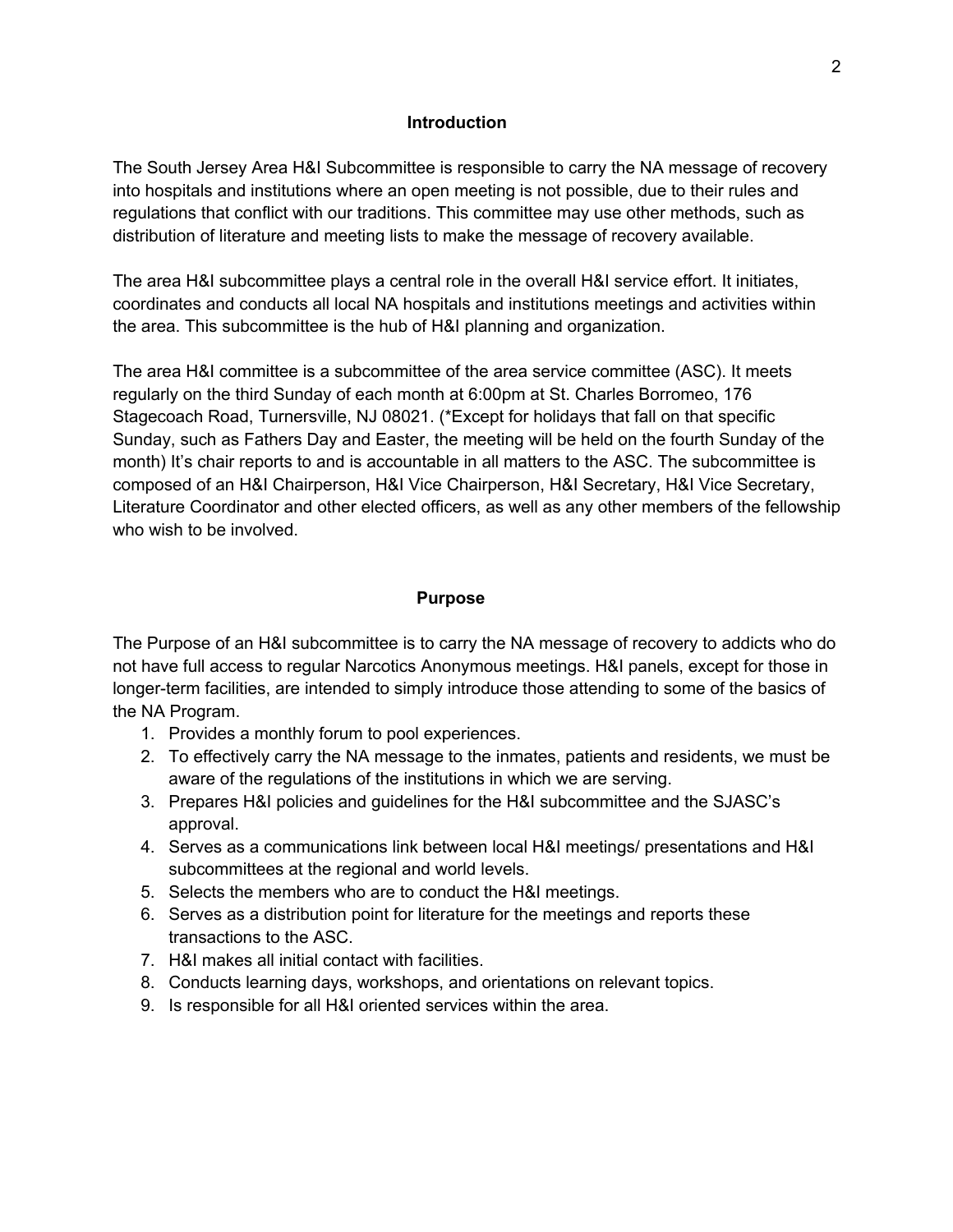## **Committee Structure**

## **Elected Committee Officers:**

- 1. The H&I subcommittee will consist of a Chairperson, Vice Chairperson, Secretary, Vice Secretary, Literature Coordinator and Committee members.
- 2. All trusted servant elections for H&I will be held at the October sub-committee meeting.
- 3. All H&I Subcommittee officers, with the exception of the Chairperson, are to be elected by 51% of voting members in attendance, The South Jersey H&I Subcommittee will nominate a Chairperson from our committee during elections and our current Chairperson will bring the selected nominee name to SJASC. Our current Chairperson will then nominate that person selected at SJASC elections, The Chairperson will then be elected by the SJASC in regular session.

### **Voting Members:**

1. The voting members of the SJASC H&I Subcommittee will be the Vice-Chairperson, Secretary, Vice-Secretary, Literature Distributor and committee members. (\*The SJASC H&I Subcommittee Chairperson will vote only in the event of a tie vote and only to break the tie.)

### **Participation:**

Only selected members who are to conduct H&I presentations may make or second a motion or speak to a pro or con to a motion during the H&I Subcommittee meeting. Any interested party, however, at the invitation of the SJASC H&I Subcommittee Chairperson, may address the committee.

### **Voting Procedures**

- 1. Voting Members are described above (under Voting Members #1).
- 2. For the purposes of voting on motions made within this committee and for motions passed down from the SJASC, Region or World a simple majority of YES votes by voting members in attendance will pass the motion.
- 3. Abstentions carry no weight.
- 4. For the purpose of electing officers (with the exception of the Subcommittee Chairperson), 51% of voting members in attendance is needed.

# **Qualifications and Responsibilities of the South Jersey Area Service Committee H&I Subcommittee Officers**

- 1. All elected officers have a responsibility to serve their commitment for 1 year, unless a situation arises that interferes with the serving of the commitment.
- 2. Loss of clean time will cause automatic and immediate disqualification of the H&I trusted servant and/or committee member.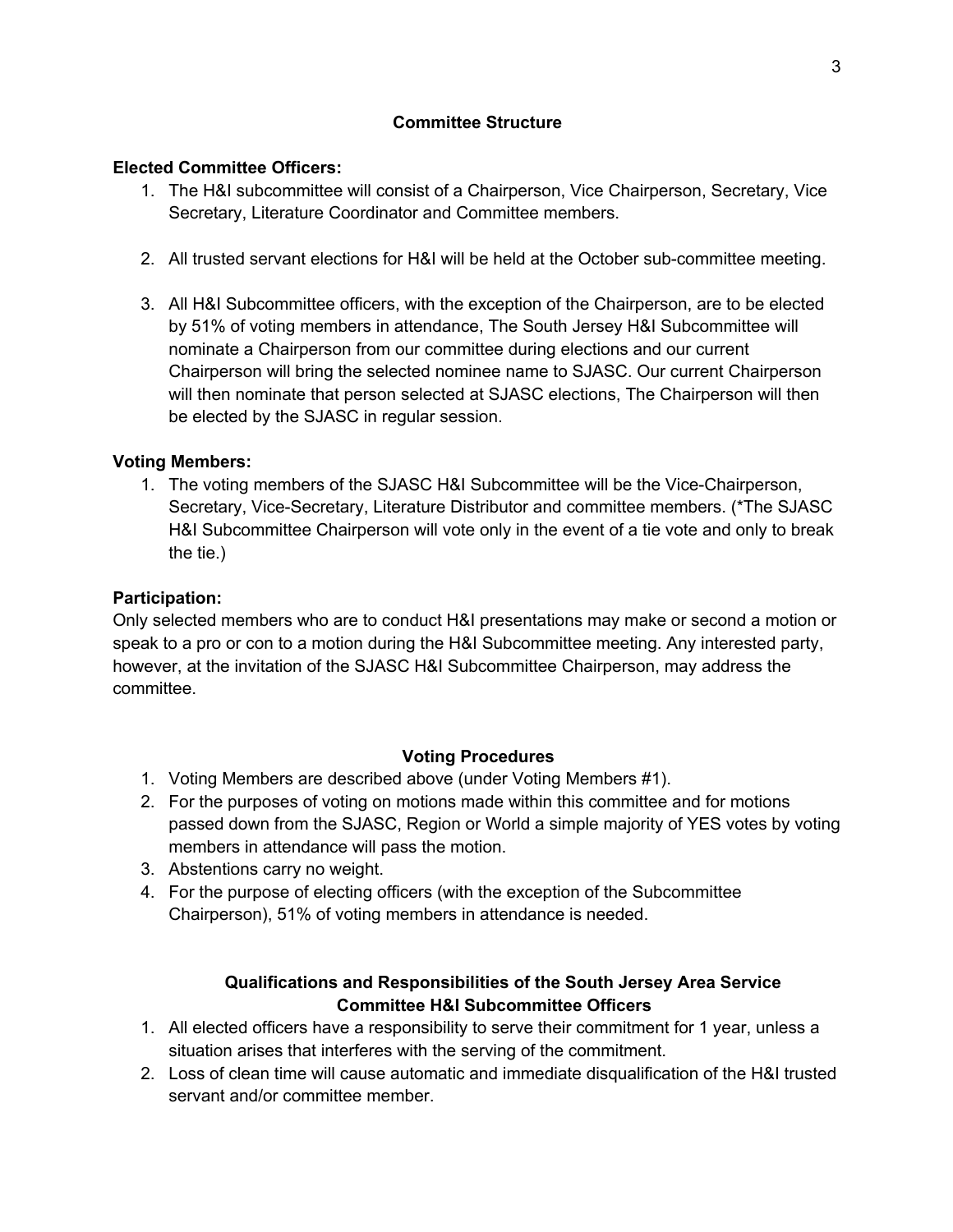## **Chairperson:**

## **Qualifications:**

- 1. Will be nominated by the South Jersey Area H&I Subcommittee members with 51% of the vote during elections and our current Chairperson will bring the selected nominee name to SJASC. Our current Chairperson will then nominate that person selected at SJASC elections. The Chairperson will then be elected by the SJASC in regular session.
- 2. Minimum 3 years clean time required (\*Clean time is to be recognized as stated in NAWS Bulletin #29 - see Pages 14-15)
- 3. Must have an NA Sponsor and an NA Homegroup.
- 4. Must have a working knowledge of the 12 Steps and 12 Traditions.
- 5. Must have the willingness to serve.
- 6. Must be off all drug replacement therapies.

# **Responsibilities**:

- 1. Keeps meeting in order.
- 2. Keeps discussion on topic.
- 3. Prepares agenda for each subcommittee meeting.
- 4. Ensures that the traditions are upheld in all matters.
- 5. Maintains a link of communication between the H&I Subcommittee and the SJASC, including giving a monthly typed report presented at SJASC.
- 6. Attends each meeting of the Regional H&I Subcommittee and brings back a report of its activities to the H&I Subcommittee.
- 7. Reviews and updates H&I Subcommittee Policy once a year, in March, and should be scheduled on a different date and time than regular subcommittee meetings. (Chairperson and Vice-Chairperson to select time/ date and location of Policy review)
- 8. Carries out policy of the H&I Subcommittee.
- 9. Is the link between H&I Subcommittee and contact persons for all facilities we serve.
- 10. Rellocates yearly H&I commitments (See page 9)
- 11. Holds annual H&I Workshop/Learning Day. (see page 10)
- 12. Makes sure all new members are taken into facilities by experienced members for proper training.
- 13. Prepares and teaches Vice-Chair the position and duties of H&I Chair. (If necessary, may be removed by a 51% vote by voting members in attendance).

# **Vice Chairperson:**

- 1. Is elected by 51% of the voting members in attendance.
- 2. Minimum 2 years clean time required (\*Clean time is to be recognized as stated in NAWS Bulletin #29 - see Pages 14-15)
- 3. Must have an NA Sponsor and an NA Homegroup.
- 4. Must have a working knowledge of the 12 Steps and 12 Traditions.
- 5. Must have the willingness to serve.
- 6. Must be off all drug replacement therapies.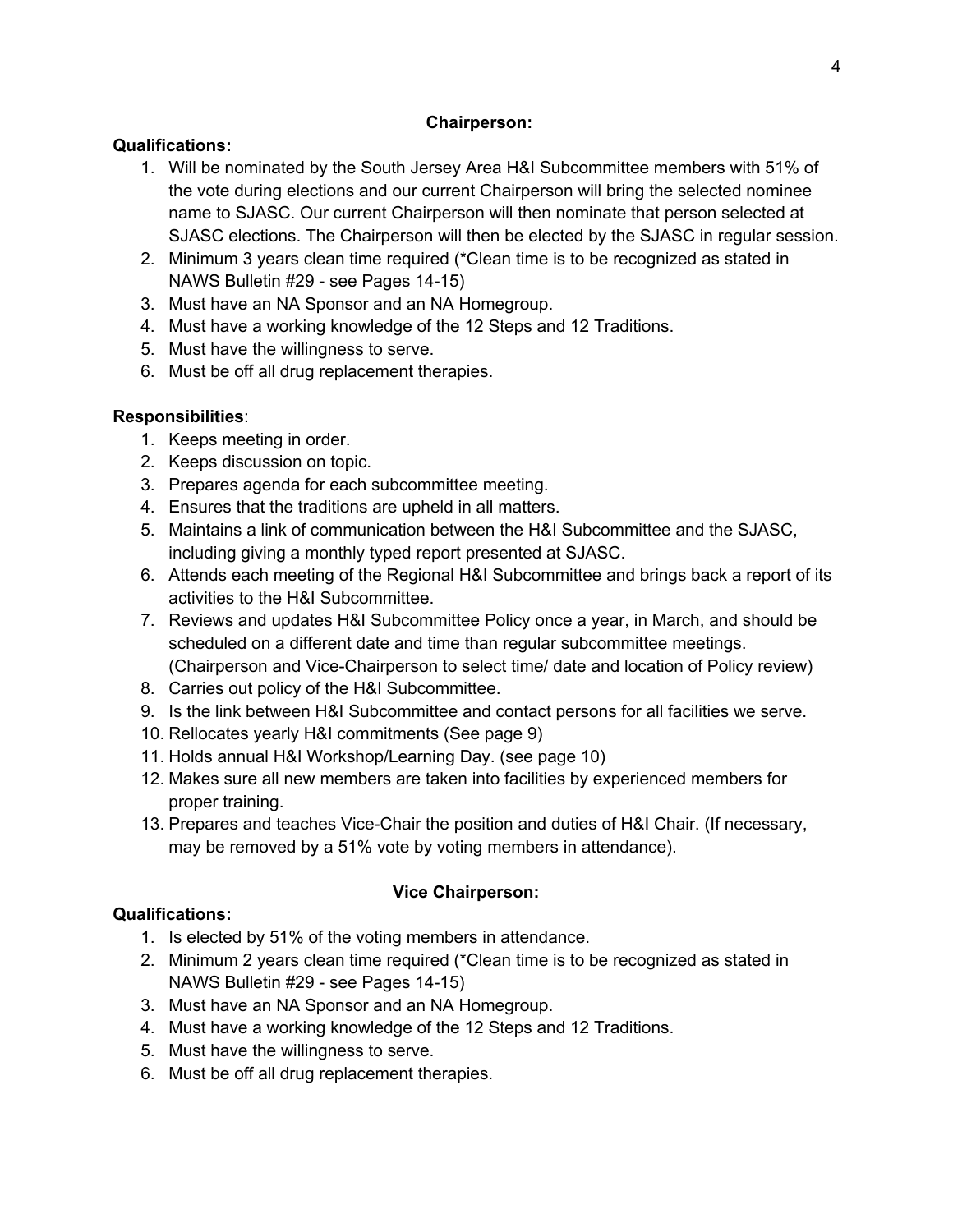#### **Responsibilities**:

- 1. Helps Chairperson keep proceedings orderly.
- 2. Assumes the role of Chairperson in the event of the Chairperson's absence.
- 3. If the office of the Chairperson becomes vacant, serves as Chairperson until confirmed by the SJASC or a new Chairperson is elected.
- 4. If necessary, may be removed by 51% vote by voting members in attendance.
- 5. Works with Chairperson to hold annual learning days/workshops.
- 6. Assists Chairperson during annual H&I Subcommittee Policy review in March.
- 7. Uses this time as a training period for Chairperson Position.

#### **Secretary**:

#### **Qualifications:**

- 1. Is elected by 51% of the voting members in attendance.
- 2. Minimum 2 years clean time required (\*Clean time is to be recognized as stated in NAWS Bulletin #29 - see Pages 14-15)
- 3. Must have an NA Sponsor and an NA Homegroup.
- 4. Must have a working knowledge of the 12 Steps and 12 Traditions.
- 5. Must have the willingness to serve.
- 6. Must be off all drug replacement therapies.

#### **Responsibilities:**

- 1. Records accurate minutes of each month's subcommittee meeting.
- 2. Maintains an ongoing file of all correspondences and minutes.
- 3. Keeps a record of the attendance of all committee members and the fulfillment of their commitment.
- 4. Keeps an accurate and current phone list.
- 5. Makes copies and has H&I Subcommittee Policy readily available.
- 6. Responsible for having available Orientation Welcoming packets for new Subcommittee members.
- 7. Distributes Orientation Welcoming packets to all new commitment members. (\*If necessary, may be removed by 51% vote by voting members in attendance.)
- 8. Has access to a computer and printer.

#### **Vice Secretary:**

- 1. Is elected by 51% of the voting members in attendance.
- 2. Minimum 1 year clean time required (\*Clean time is to be recognized as stated in NAWS Bulletin #29 - see Pages 14-15)
- 3. Must have an NA Sponsor and an NA Homegroup.
- 4. Must have a working knowledge of the 12 Steps and 12 Traditions.
- 5. Must have the willingness to serve.
- 6. Must be off all drug replacement therapies.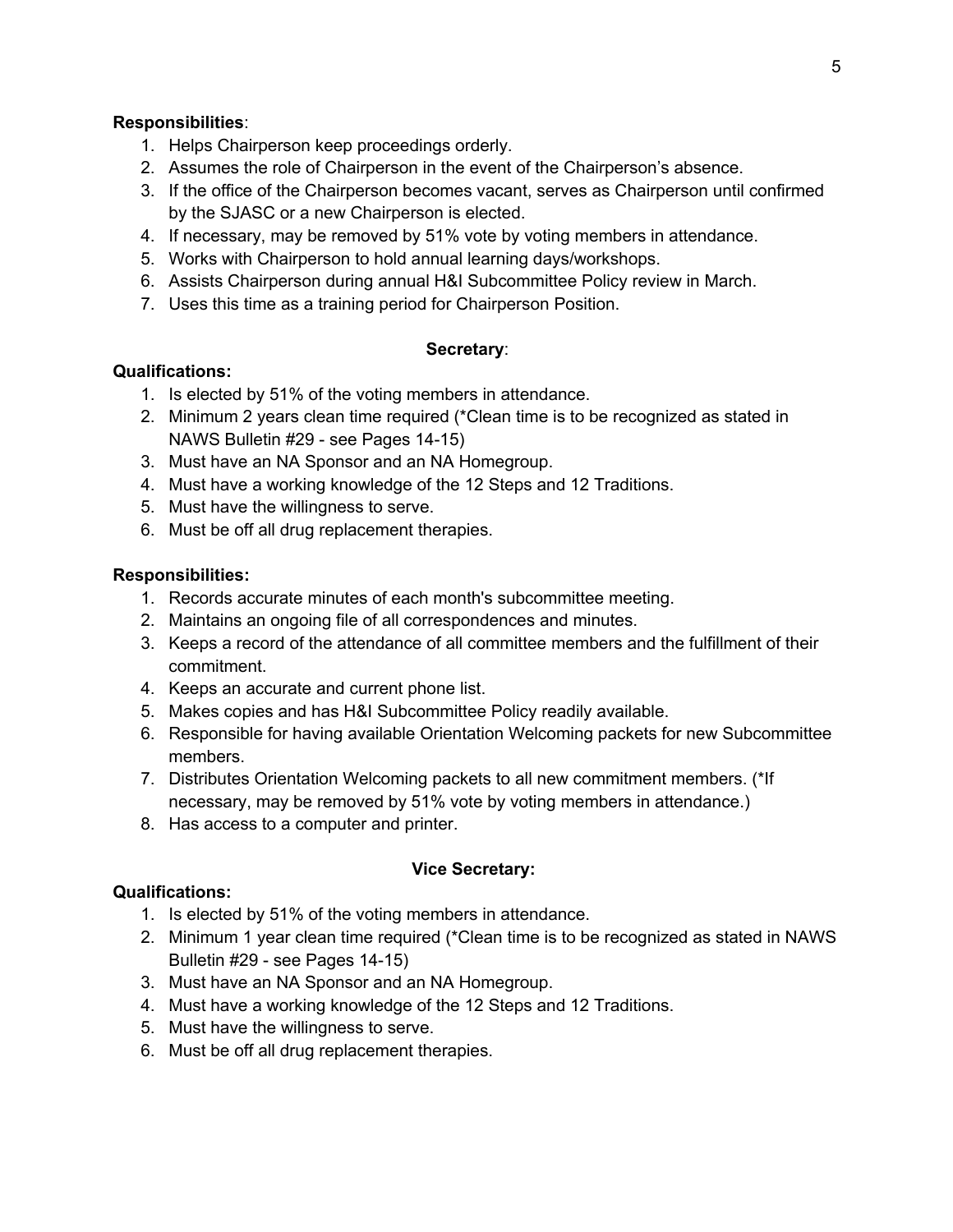### **Responsibilities:**

- 1. Assists the Secretary in all their duties.
- 2. Learns and prepares to hold the Secretary position in the future.
- 3. Acts as Secretary in the event of the Secretary's absence during Subcommittee meeting.
- 4. Has access to a computer and printer.
- 5. May be removed from office with 51% vote.

#### **Literature Distributor:**

#### **Qualifications:**

- 1. Is elected by 51% of the voting members in attendance.
- 2. Minimum 1 year clean time required (\*Clean time is to be recognized as stated in NAWS Bulletin #29 - see Pages 14-15)
- 3. Must have an NA Sponsor and an NA Homegroup.
- 4. Must have a working knowledge of the 12 Steps and 12 Traditions.
- 5. Must have the willingness to serve.
- 6. Must be off all drug replacement therapies.

### **Responsibilities:**

- 1. Maintains an ongoing log of facilities that are supplied with literature and what they require.
- 2. Attends ASC monthly and works with SJASC Literature Chair to obtain NA literature for distribution to H&I facilities at the level allocated in the SJASC budget. (The current budget is up to \$300 per month.)
- 3. Distributes NA conference-approved literature, and any other items the subcommittee uses in carrying the message of NA, to H&I Subcommittee members to take into facilities to give out to their clients.
- 4. Keeps a complete record of all transactions to assure accountability and gives a report based on that at the regular subcommittee meetings. This person should always be aware of the amount of literature being distributed so the committee members' literature requests remain practical and the subcommittee can fairly distribute the literature without exceedings its budget.
- 5. May be removed from office with 51% vote.

### **Committee Member:**

- 1. Minimum 6 months clean time required (\*Clean time is to be recognized as stated in NAWS Bulletin #29 - see Pages 14-15)
- 2. Must have an NA Sponsor and an NA Homegroup.
- 3. Must have a working knowledge of the 12 Steps and 12 Traditions.
- 4. Must have the willingness to serve.
- 5. Must be off all drug replacement therapies.
- 6. Must have observed at least one H&I presentation before taking on a new commitment, new member with previous South Jersey H.I. experience may have observation period waived through motion made by the majority of committee members.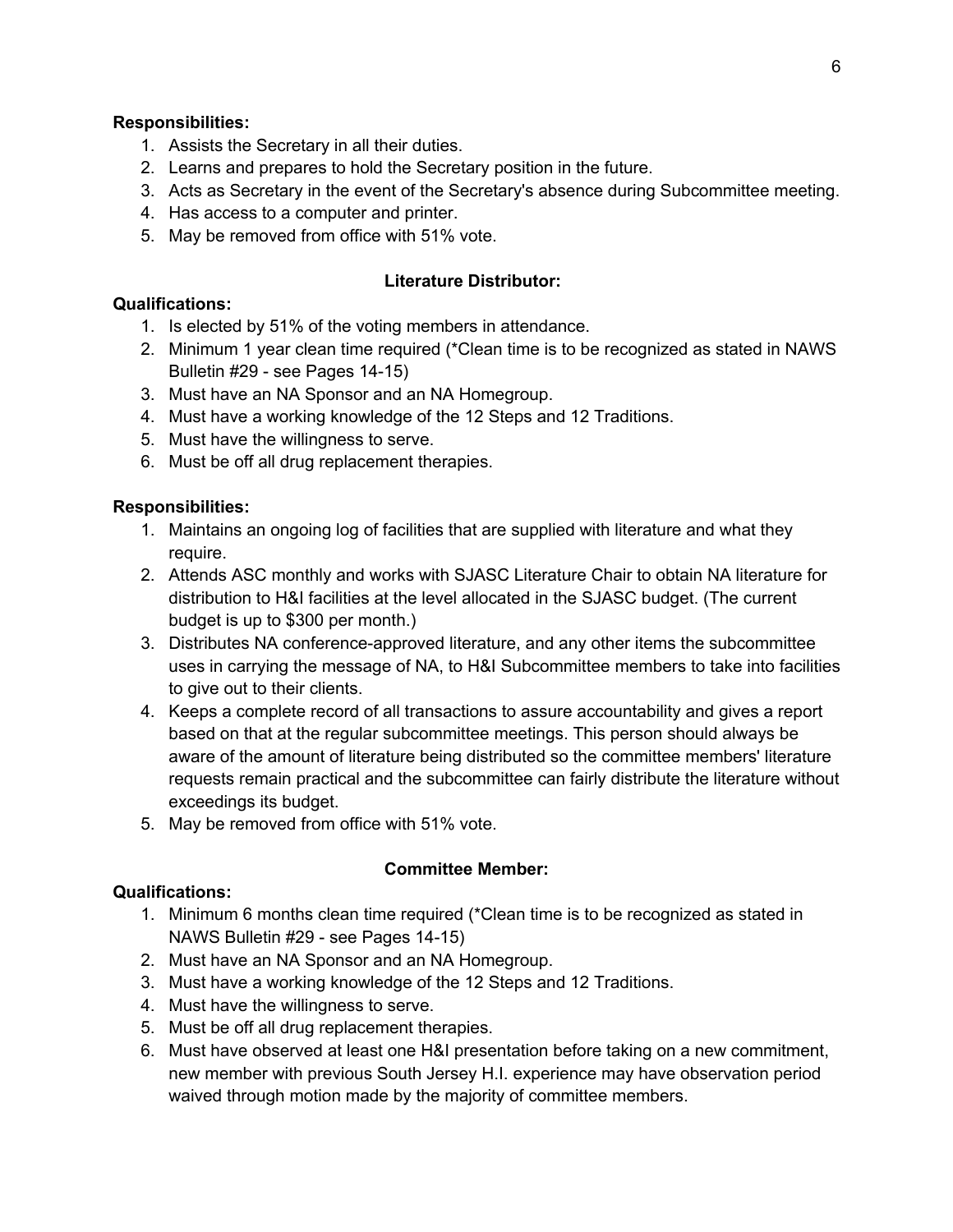- 7. Must have an experienced subcommittee member accompany you into the facility after the observation period is fulfilled.
- 8. Clean time may be waived for someone who wants a commitment if they receive 51% of the vote of the subcommittee members in attendance.

## **Responsibilities**:

- 1. Selects members of the fellowship to share their experience, strength and hope of NA.
- 2. Brings meetings into Hospital and Institutions carrying the NA message of Recovery "that an addict, any addict, can stop using drugs, lose the desire to use and find a new way to live".
- 3. Ensures that the meeting starts and ends on time.
- 4. Report any problem with the facility to the Chairperson so it can be included in the regular report to the H&I Subcommittee.
- 5. Must have observed at least one H&I presentation with an experienced member of the subcommittee, and be accompanied by an experienced member during your first commitment in the facility. (H.I. experience may have observation period waived through motion made by the majority of committee members.)
- 6. Be willing to train new members on properly giving an H&I presentation.
- 7. Must read all the material given in the Orientation Welcoming Packet and be familiar with meeting format.
- 8. Be familiar with H&I Subcommittee Policy as well as the regulations of the facilities in which they serve.
- 9. In the event that they are unable to fulfill their commitment, contact the Chairperson far enough in advance to permit the Chair to make other arrangements to cover their commitment.
- 10. Committee Member Qualifications: Attends the H&I Subcommittee each month and gives an oral report of the ongoing activity at the facility. (Failure to attend subcommittee meeting for 2 consecutive months will result in the loss of commitment. Failure to fulfill facility commitment for 2 consecutive months or 3 times in a year is an automatic forfeiture of the commitment.
- 11. If unable to attend a subcommittee meeting, the committee member is responsible for calling the Chair and giving the monthly report over the phone.
- 12. May be removed with 51% vote by voting members in attendance.

# **Guest Speaker**

- 1. Minimum 6 months clean time required (\*Clean time is to be recognized as stated in NAWS Bulletin #29 - see Pages 14-15)
- 2. Must have an NA Sponsor and an NA Homegroup.
- 3. Must have a working knowledge of the 12 Steps and 12 Traditions.
- 4. Must have the willingness to serve.
- 5. Must be off all drug replacement therapies.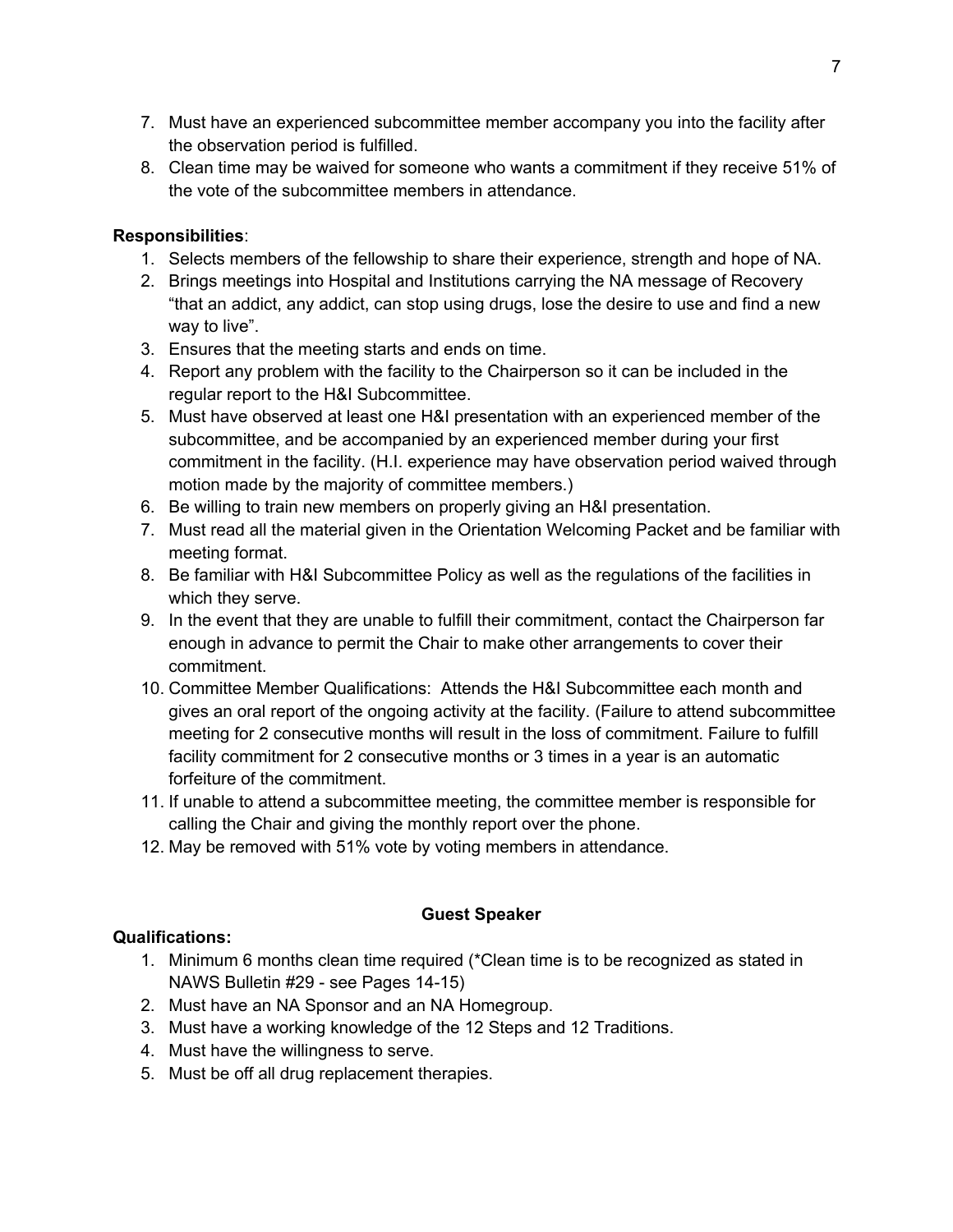## **General Information**

- 1. All H&I presentation commitments will be held by a committee member for 1 calendar year, February to January.
- 2. H&I Subcommittee have committee members chair H&I presentation meetings in institutions and hospitals.
- 3. H&I presentations in hospitals/ institutions are closed to **ALL** outside attendance.
- 4. The H&I committee is responsible to assure that if a new institution / hospital commitment is started, there be support available to maintain the presentation.
- 5. H&I Subcommittee will make available in the SJASC monthly minutes all open H&I commitments. The following information should be included: name/location of the facility, the day of the week, week of the commitment, time of the meeting, date it becomes available, and any requirement for the commitment.
- 6. Literature for H&I Subcommittee presentations will be donated by the SJASC. (We currently have a monthly budget of up to \$300 allotted for NA approved literature to bring into facilities to further carry our primary purpose to the still sick and suffering addict.) No Basic Texts or book-form literature should be supplied to facilities on a monthly basis.
- 7. H&I Subcommittee is required to make use of all its allotted funds each month. We do not have the ability to carry funds forward to future months.
- 8. Literature for the H&I Subcommittee presentations will be distributed at the monthly H&I Subcommittee meeting.
- 9. The H&I Subcommittee may use the Greater Philadelphia Regional Service office to purchase their own monthly allowance of literature as stated above.
- 10. Specific holidays that fall on the third Sunday of the month, Easter (April), Mothers Day (May), Fathers Day (June), H&I will hold the subcommittee meeting on the fourth Sunday of that month.
- 11. Excessive use of profanity or the use of vulgar stories in your sharing is strongly discouraged by the H&I Subcommittee.

# **Commitment to the Language of Recovery**

Commitment to the language of recovery in our meetings is also an important issue. In order to remain consistent with our traditions and to insure that the message we carry is a clear, consistent message of recovery in NA; we refer to ourselves simply as "addicts", not "drug addicts", not "addicts and alcoholics", not "junkies", not "dope fiends" just as ADDICTS. We refer to our time in the program as "clean", "clean time" or "recovery"; not "sobriety", not "clean and sober"; just CLEAN, CLEAN TIME and RECOVERY. A mixed message is a confusing message. If this is something that you feel you can not do, then maybe you are not suited for H&I service in Narcotics Anonymous.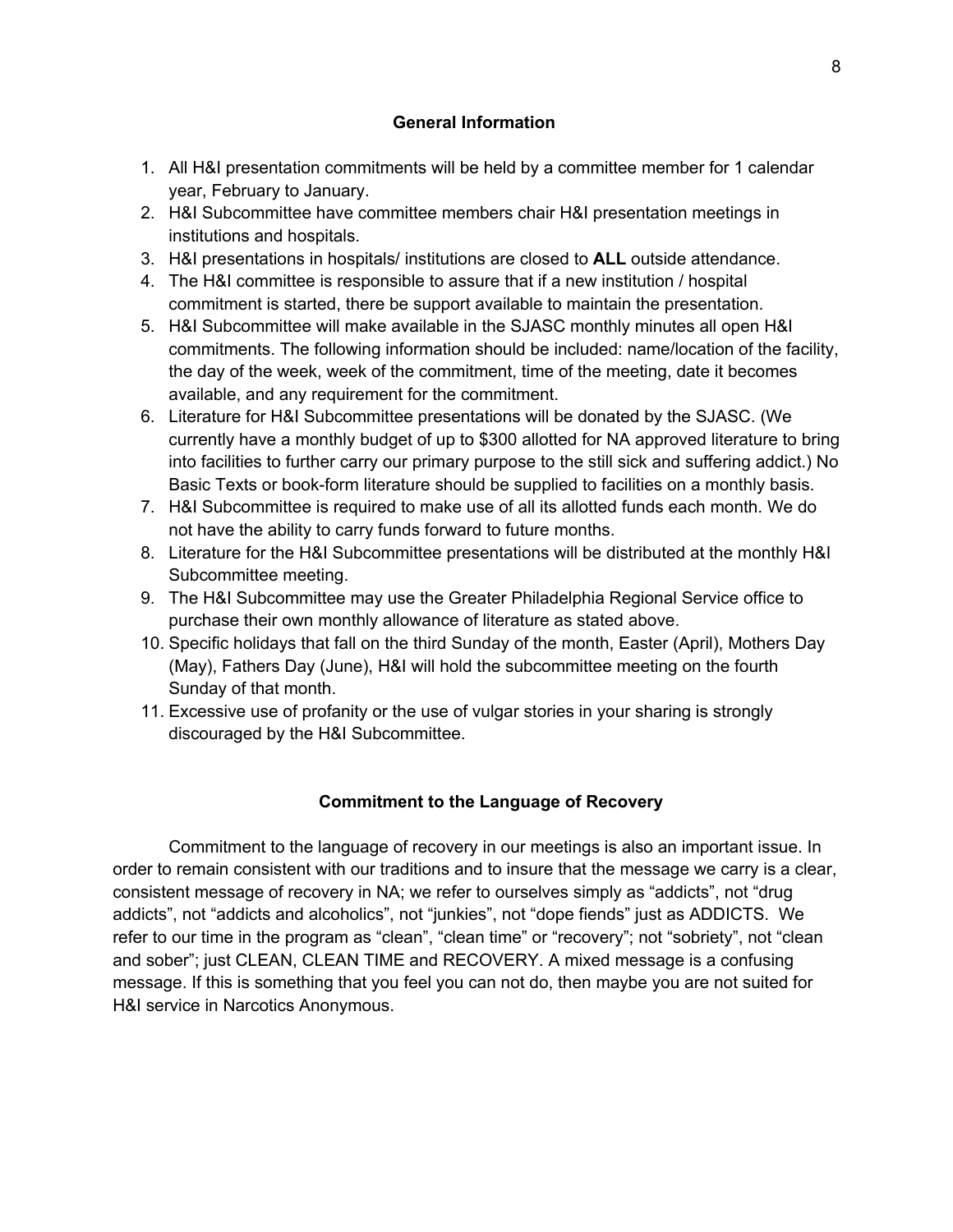## **Yearly Reallocation of H&I Subcommittee Commitments**

- 1. All commitments are reallocated each January.
- 2. Each commitment is a yearly commitment. Commitments are assigned at the January subcommittee meeting and end at the following January subcommittee meeting.
- 3. If a committee member has had a commitment assigned at the July subcommittee meeting or afterward, they are permitted to keep that commitment. They must be present at the yearly reallocation meeting or contact the H&I Chairperson in order to keep that commitment.
- 4. The following is the order in which commitments are reallocated:

1.Current Subcommittee members who have had a commitment, assigned at the June Subcommittee meeting or before, and have fulfilled it successfully.

2. Members who do not currently have a commitment or have had a commitment since July or sooner and have chosen not to continue it.

5. Within the above guidelines, commitments are allocated in order of clean time, beginning with the addict with the most clean time.

# **South Jersey Agenda for H&I Subcommittee Meeting**

- 1. Meeting called to Order
- 2. Moment of Silence
- 3. There is no set length of time for this subcommittee meeting. We will try to run this meeting as efficiently as possible. We ask that everyone stay until the close of business.
- 4. Smoking is allowed out front. Please respect the wishes of the church and dispose of your butts in the butt can located out front.
- 5. Readings : 12 Traditions of NA, Purpose, Personal Commitment/ Commitment to H.I. , Commitment to Language of Recovery and Commitment to represent NA.
- 6. Attendance
- 7. Minutes/Old Business
- 8. Reports of budget expenditures and literature distribution.
- 9. New Business
- 10. New Members
- 11. Motion to close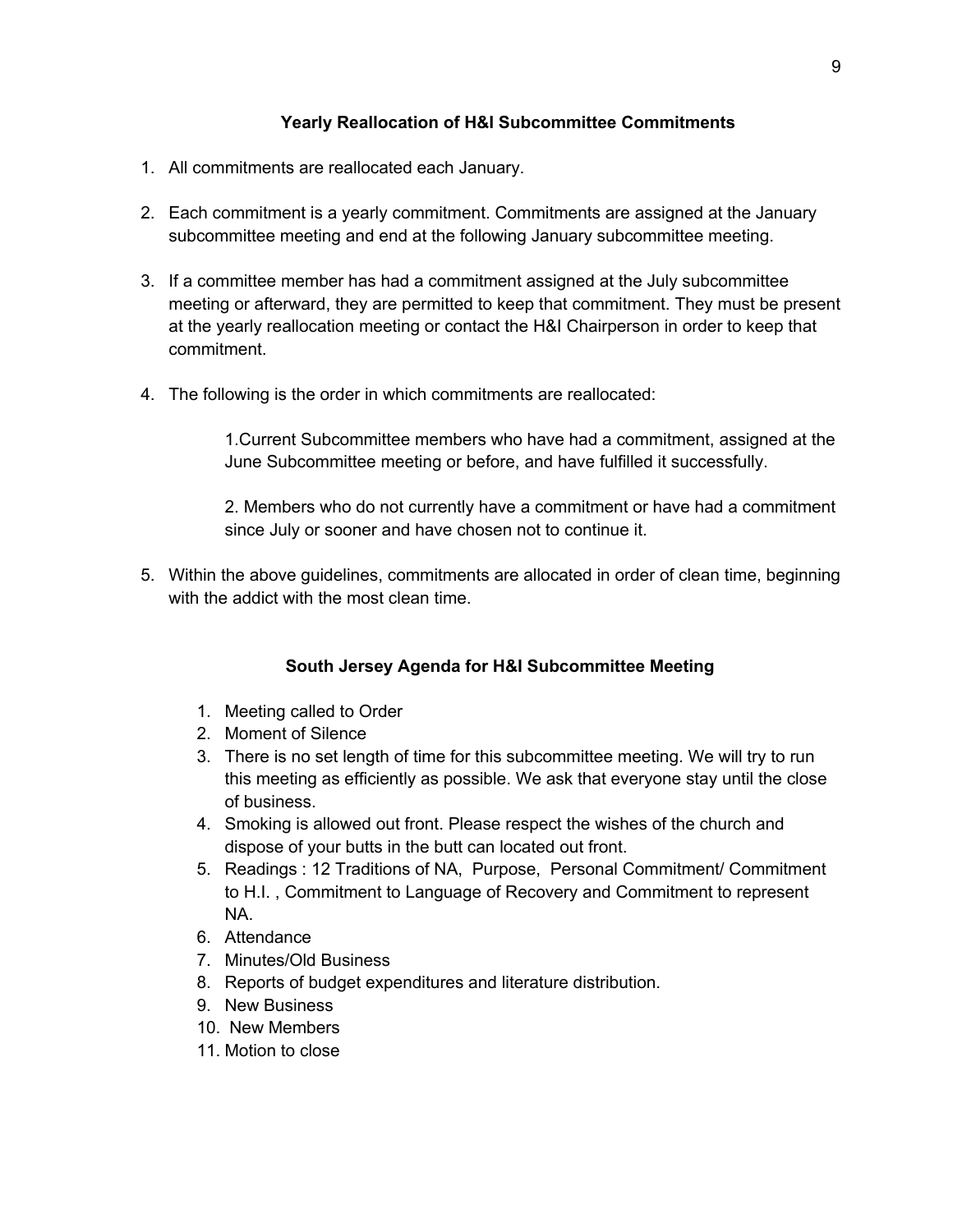# **H&I Learning Day / Workshop**

- 1. The purpose of an H&I Learning Day is to educate the members of the fellowship about Hospitals & Institutions work. Learning days are one way to prepare the NA member to carry the message to addicts who do not have full access to regular NA meetings. We have learning days so that we may benefit from the collective experience of other NA members.
- 2. Learning days are held to better educate NA members who will gain a better understanding of H&I procedures. It is also a forum to keep H&I members informed of updated H&I materials, projects and to generate interest in H&I work other than panel presentations.
- 3. Learning days provide our new members the opportunity to understand H&I work as a vital and positive part of their recovery. H&I is where many members found hope and usefulness in the fellowship. At these types of events, we have the opportunity to pass that hope on to others.
- 4. It is the responsibility of the SJ Area H&I Subcommittee to conduct at least one learning day/ workshop per year to educate members about H&I.
- 5. When scheduling a learning day/ workshop be sure that the function is not scheduled at the same time as other local events, so that as many members of the local fellowship as possible can take part.
- 6. When conducting a workshop, a flyer should be created to inform the local fellowship and other H&I subcommittees outside of the area/region.
- 7. Choose qualified members to speak and/or to lead discussions and question and answer sessions.
- 8. Consult "Hospitals and Institutions: Handbook" page 68-69 for a list of discussion topics.

# **H&I Annual Learning Day / Workshop Agenda**

- 1. Start the meeting with a moment of silence followed by the serenity prayer.
- 2. Read the 12 Traditions
- 3. Chairperson's opening remarks
	- a. Topics to be discussed
	- b. Local concerns of the H&I Subcommittee
	- c. Introduce Speakers
- 4. Question and answer session, or after each topic.
- 5. Close with the third step prayer.

Depending on the time allowed or the number of topics to be covered, you may wish to break the day in several sections.

### **H&I Policy Annual Review**

H&I Subcommittee Policy should be reviewed once a year, in March, and should be scheduled on a different date and time than regular subcommittee meetings. (Chairperson and Vice-Chairperson to select time/ date and location of Policy review)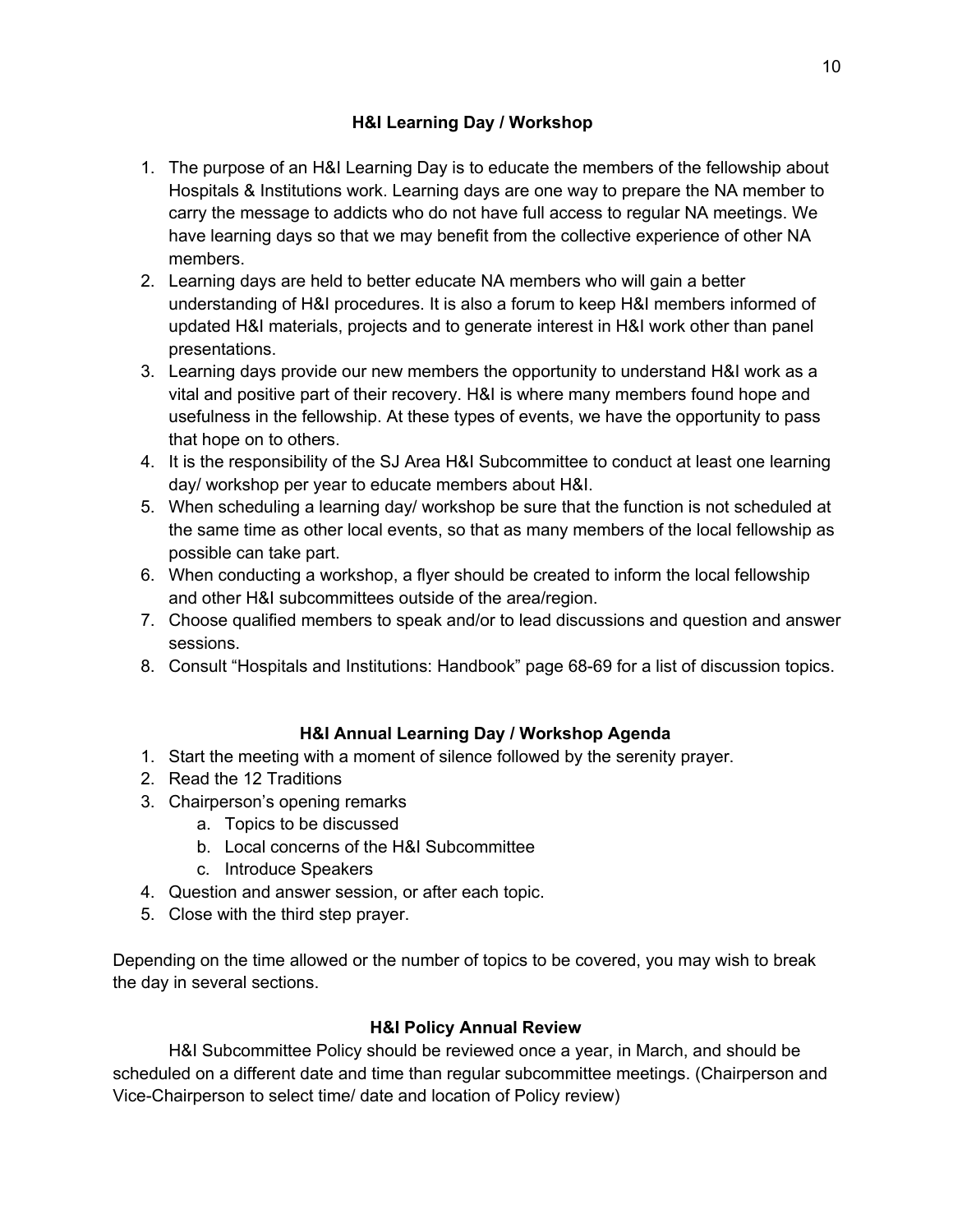#### **South Jersey Area of Narcotics Anonymous Hospitals and Institutions Presentation Format**

For the Chairperson : the following is the meeting format for our H.I. Presentations. Remember it is your responsibility to maintain an atmosphere of recovery.

**READ:** My name is and I'm an addict. We will open this meeting with a moment of silence followed by the serenity prayer.

**READ:** The South Jersey Area Hospitals and Institutions Subcommittee would like to welcome everyone to this presentation of Narcotics Anonymous. Because resident's access to outside meetings is limited, we bring this special meeting to you. We are here to let you know that, if you want help staying clean, Narcotics Anonymous is available and has worked for us.

**READ:** Let's go around the room and introduce ourselves.

#### **At this time would someone please read "Who is an addict?" - "What is the NA Program?" - "How it works" - "Why are we here?"**

**READ:** In a speaker meeting, one or more NA members share their experience, strength and hope that tends to layout some basic symptoms and characteristics of the disease of addiction and shows how NA has brought about recovery. We will not dwell excessively on active addiction or "war stories" because we all know what it was like to use.

**READ:** After the speakers are finished there will be time for questions or sharing. But we ask that there is no cross - discussion while anyone is sharing.

#### **Introduce Speakers**

#### **Question and Answer Period**

**NA Announcements:** Point out the NA pamphlets and Meeting lists.

**READ:** The speakers will be available for a few minutes after the meeting, but please don't ask for phone numbers as our speakers are not allowed to give them out. Instead please come to one of our meetings.

**READ:** Here are some simple suggestions that have worked for us,

- 1) Avoid people places things you used with or at.
- 2) Come to meetings early and stay late.
- 3) Don't use and go to a meeting.
- 4) Get and use a sponsor.
- 5) Join a Homegroup.
- 6) Participate in service.
- 7) Go to 90 meetings in 90 days.
- 8) Use the phone.
- 9) Keep coming back.

**READ:** Would someone please read "Just for Today".

Close with serenity prayer.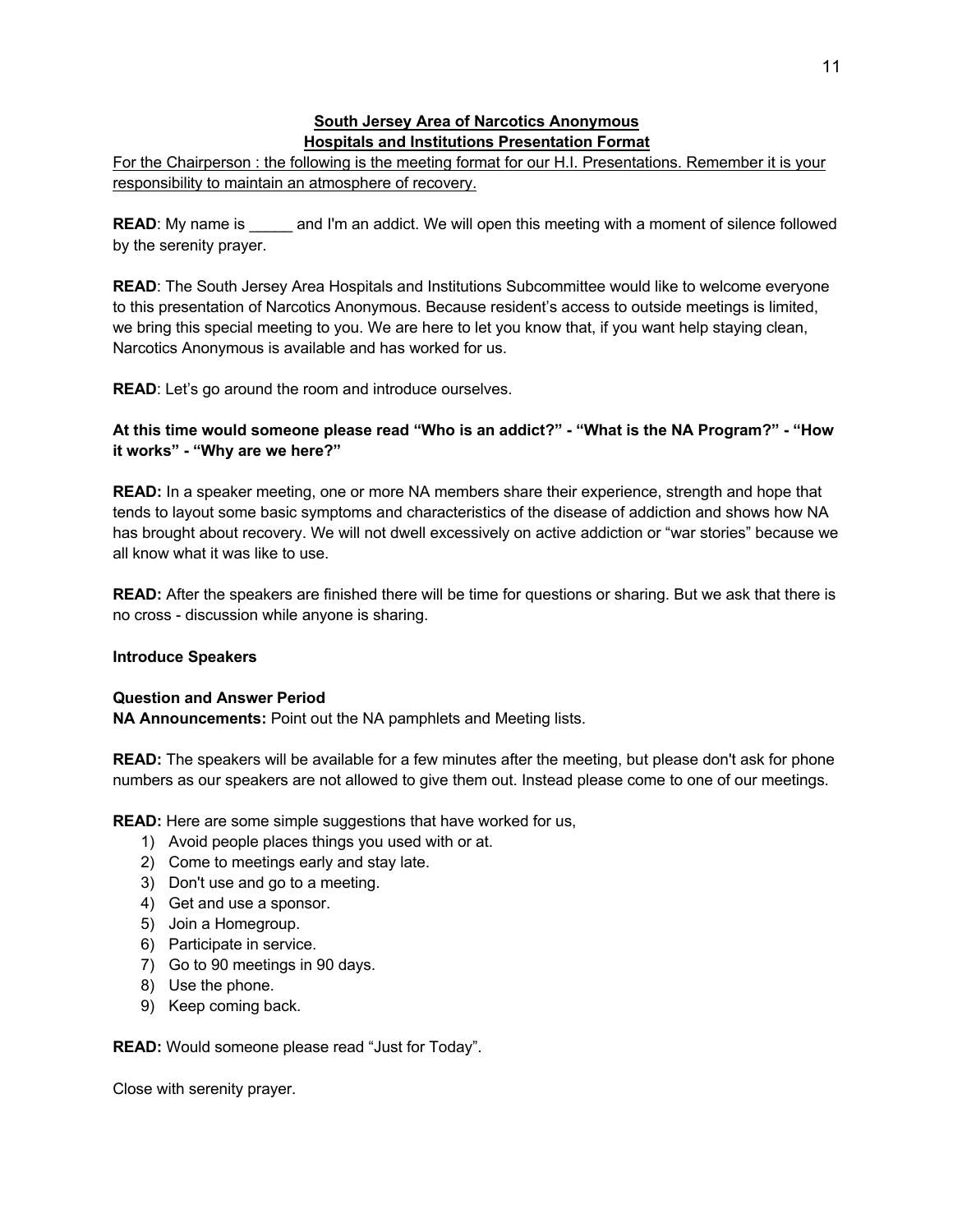## **Information on Starting New Commitments in New Facilities or Existing Facilities**

- 1. The initial approach to start a new H&I meeting/presentation should be made through an H&I Subcommittee. Don't ever act alone.
- 2. H&I meetings/ presentations are held in facilities where addicts do not have full access to regular NA meetings.
- 3. When the local members of groups see the need for an H&I presentation at a facility, the local H&I subcommittee should be contacted. H&I panels are a function of the H&I subcommittee. Individuals should not take it upon themselves to do H&I work in facilities that the South Jersey Area H&I Committee dont serve.
- 4. One important factor is the degree to which the residents are restricted from outside meetings. Addicts who have full access to regular NA meetings usually do not require H&I services. If they are completely restricted from outside meeting attendance they should be high on the priority list.
- 5. Another factor is the length of time that a facility has been waiting for the subcommittee to bring in an H&I meeting/ presentation.
- 6. After considering these other factors, the decision is up to the subcommittee.
- 7. The Subcommittee should not make a commitment to start an H&I meeting until it is capable of being responsible to that commitment.
- 8. If the subcommittee sees the need for H&I in a facility that isn't currently being served, the H&I Chairperson should send out letters to facilities introducing them to NA and offering to hold an H&I meeting/ presentation in their facility. It is advisable to have it printed on letterhead stationary and be a typewritten formal letter, with examples of NA literature enclosed. (Have Secretary keep copies on file of all letters sent.)
- 9. The next step is to find out who is the appropriate administrative person to contact. All calls or letters of inquiry should be addressed to that person.
- 10. If a facility is interested in an H&I meeting/ presentation, you should then schedule an interview before the first H&I presentation, to make arrangements, in person, the proper procedures and expectations.
- 11. Once these steps have been taken and the H&I meeting/ presentation is being held in the facility, it is important to keep an open channel of communication between the facility and South Jersey Area H&I Subcommittee.
- 12. Secretary keeps an updated list of each facility including times, days and members.
- 13. Make sure the group is ready for the responsibility. Don't be afraid to say "No, we're not able to support a meeting in your facility at this time." Don't take on additional commitments until the subcommittee is ready.
- 14. If you find that you have over committed yourselves, go to the facility and let them know that you need to discontinue the meeting for a while. They will respect you more for letting them know face to face rather than just stop showing up.
- 15. When a facility approaches the H&I subcommittee and asks us to bring an H&I presentation into their facility, it needs to be brought before the H&I subcommittee, discussed, and then voted on. The group conscious of the subcommittee members will make the right decision.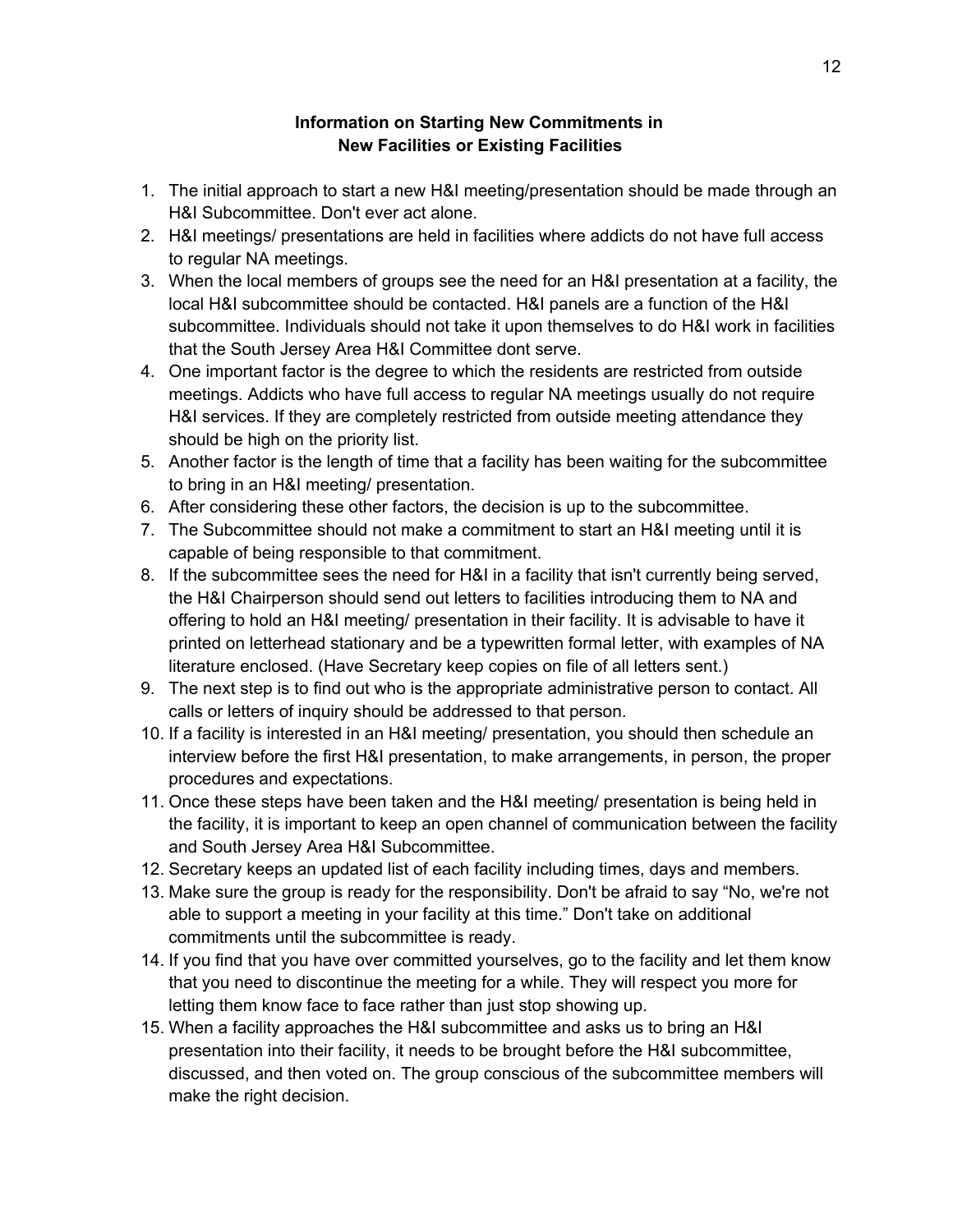# **Narcotics Anonymous World Service Board of Trustees Bulletin #29**

## **Regarding Methadone and other Drug Replacement Therapies**

*This bulletin was written by the World Service Board of Trustees in 1996. It represents the views of the board at the time of writing.* 

Not all of us come to our first NA meeting drug free. Some of us were uncertain about whether recovery was possible for us and initially came to meetings while still using. Others came to their first meetings on drug replacement programs such as methadone and found it frightening to consider becoming abstinent.

One of the first things we heard was that NA is a program of complete abstinence and "The only requirement for membership is the desire to stop using." Some of us, upon hearing these statements, may have felt that we were not welcome at NA meetings until we were clean. But NA members reassured us that this was not the case and we were encouraged to "keep coming back." We were told that through listening to the experience, strength, and hope of other recovering addicts that we too could find freedom from active addiction if we did what they did. Many of our members, however, have expressed concern about individuals on drug replacement programs. Questions come up regarding such individuals' membership status, ability to share at meetings, lead meetings, or become trusted servants on any level. "Are these members clean?" they ask. "Can one really be a 'member' and still be using?"

Perhaps by answering the most important question first—the issue of membership—we can establish a context by which to approach this issue. Tradition Three says that the only requirement for NA membership is a desire to stop using. There are no exceptions to this. Desire itself establishes membership; nothing else matters, not even abstinence. It is up to the individual, no one else, to determine membership. Therefore, someone who is using and who has a desire to stop using, can be a member of NA.

Members on drug replacement programs such as methadone are encouraged to attend NA meetings. But, this raises the question: "Does NA have the right to limit members' participation in meetings?" We believe so. While some groups choose to allow such members to share, it is also a common practice for NA groups to encourage these members (or any other addict who is still using), to participate only by listening and by talking with members after the meeting or during the break. This is not meant to alienate or embarrass; this is meant only to preserve an atmosphere of recovery in our meetings.

Our Fifth Tradition defines our groups' purpose: to carry the message that any addict can stop using and find a new way to live. We carry that message at our recovery meetings, where those who have some experience with NA recovery can share about it, and those who need to hear about NA recovery can listen. When an individual under the influence of a drug attempts to speak on recovery in Narcotics Anonymous, it is our experience that a mixed, or confused message may be given to a newcomer (or any member, for that matter) For this reason, many groups believe it is inappropriate for these members to share at meetings of Narcotics Anonymous.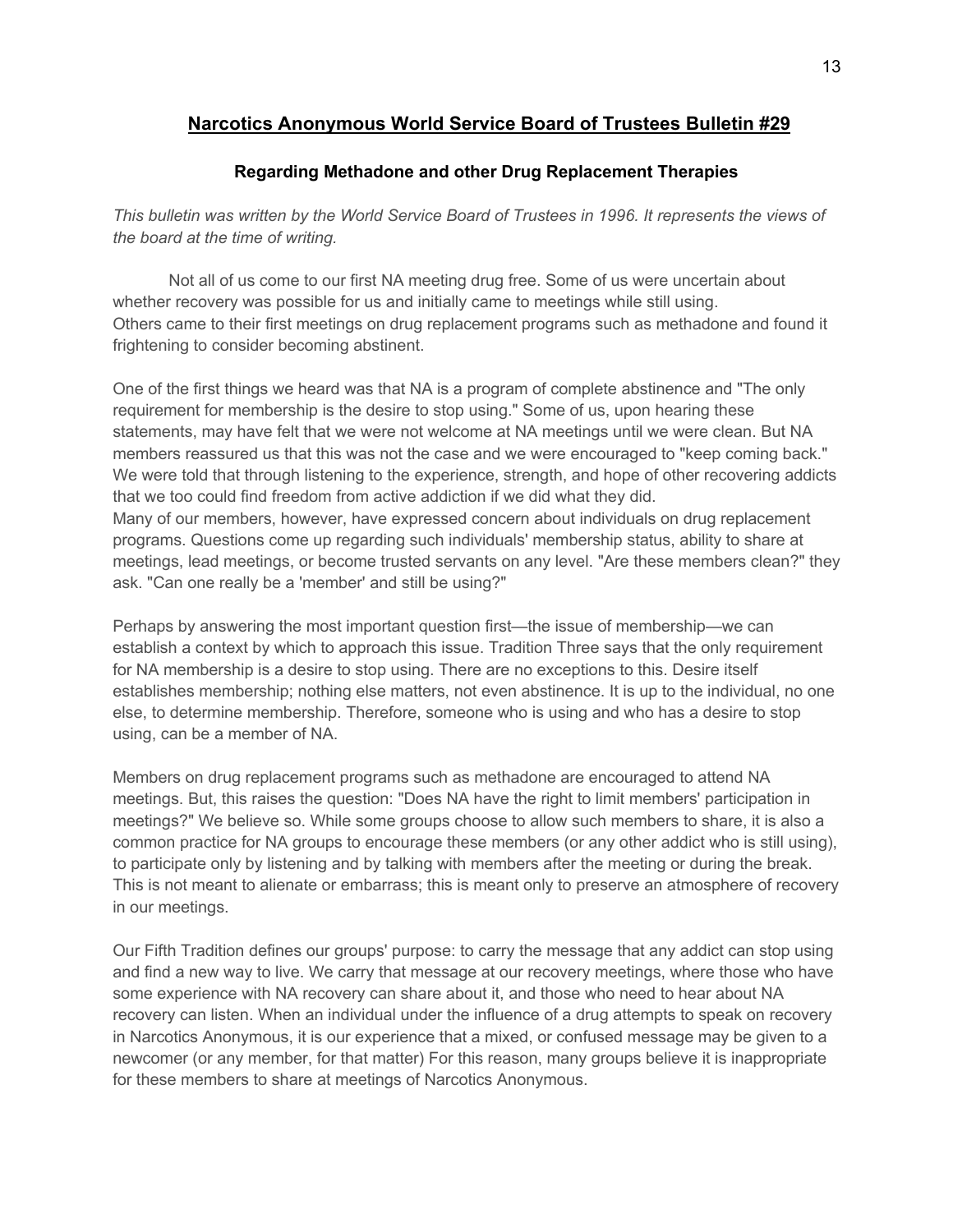It may be argued that a group's autonomy, as described in our Fourth Tradition, allows them to decide who may share at their meetings. However, while this is true, we believe that group autonomy does not justify allowing someone who is using to lead a meeting, be a speaker, or serve as a trusted servant. Group autonomy stands only until it affects other groups or NA as a whole. We believe it affects other groups and NA as a whole when we allow members who are not clean to be a speaker, chair a meeting, or be a trusted servant for NA.

Many groups have developed guidelines to ensure that an atmosphere of recovery is maintained in their meetings. The following points are usually included:

- Suggesting that those who have used any drug within the last twenty-four hours refrain from sharing, but encouraging them to get together with members during the break or after the meeting.
- Abiding by our fellowship's suggested clean time requirements for service positions.
- Seeking meeting leaders, chairpersons, or speakers who help further our primary purpose of carrying the message to the addict who still suffers.

We make a distinction between drugs used by drug replacement programs and other prescribed drugs because such drugs are prescribed specifically as addiction treatment. Our program approaches recovery from addiction through abstinence, cautioning against the substitution of one drug for another. That's our program; it's what we offer the addict who still suffers. However, we have absolutely no opinion on methadone maintenance or any other program aimed at treating addiction. Our only purpose in addressing drug replacement and its use by our members is to define abstinence for ourselves.

Our fellowship must be mindful of what kind of message we are carrying if a still-using addict leads a meeting, or becomes a trusted servant. We believe that under these circumstances we would not be carrying the Narcotics Anonymous message of recovery. Permissiveness in this area is not consistent with our traditions. We believe our position on this issue reinforces our recovery, protects our meetings, and supports addicts in striving for total abstinence.

*Note: This bulletin addresses the use of methadone maintenance as a drug replacement strategy. It is not addressing the medicinal use of methadone as a pain killer. We encourage those who have concerns about the use of methadone in pain management to refer to Narcotics Anonymous pamphlet, In Times of Illness.*

*South Jersey Area Hospitals and Institutions Policy Revision June 2013*